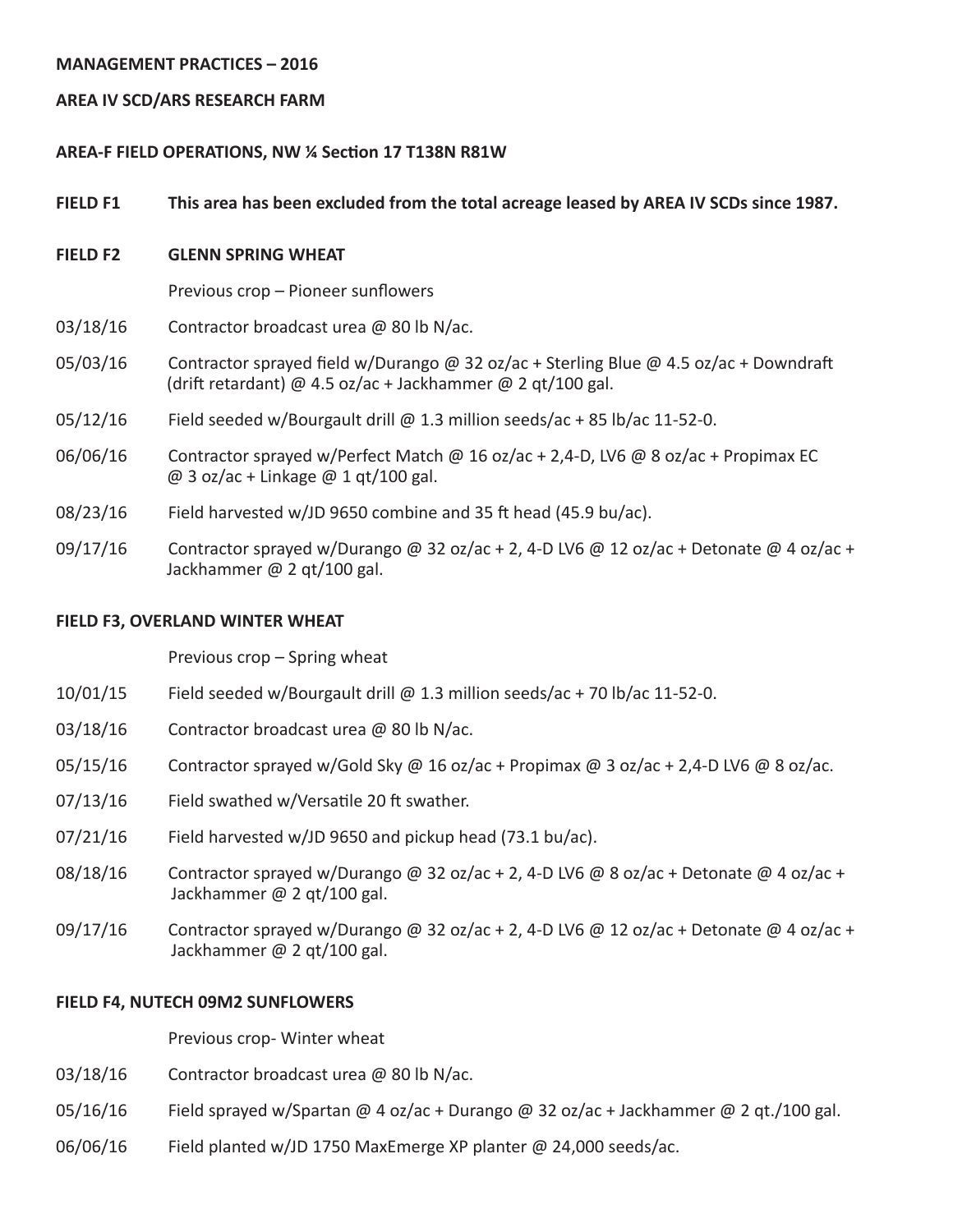- 08/11/16 Contractor sprayed field w/Paradigm  $@$  4 oz/ac + Trophy Gold  $@$  2.2 oz/ac.
- $10/27/16$  Field harvested w/JD 9650 and all-crop head (~2500 lb/ac).

### **FIELD F5, NEXERA 1012RR CANOLA**

Previous crop – Pioneer soybeans

- 03/18/16 Contractor broadcast urea @ 80 lb N/ac.
- 05/16/16 Field sprayed w/Durango @ 32 oz/ac + Jackhammer @ 1 qt/100 gal.
- $05/18/16$  Field seeded w/JD 750 Drill @ 8 lbs/ac + 100 lb/ac ammonium sulfate.
- 08/15/16 Contractor swathed field w/ New Holland 30 ft swather.
- 09/01/16 Field harvested w/JD 9650 combine and pickup head (1285 lb/ac).

### **FIELD F6, PIONEER CORN**

 Previous crop – Buckwheat

- 03/18/16 Contractor broadcast urea  $\omega$  80 lb N/ac.
- 05/16/16 Field sprayed w/Durango @ 32 oz/ac + Jackhammer @ 1 qt/100 gal.
- 05/19/16 Field planted w/JD 1750 MaxEmerge XP planter @ 24,000 seeds/ac.
- 06/19/16 Contractor sprayed field w/Durango @ 32 oz/ac + Status @ 3.2 oz/ac + Jackhammer @ 2 qt/100 gal.
- 10/07/16 Field harvested w/JD 9650 combine and all-crop head (151 bu/ac).

## **AREA-G FIELD OPERATIONS, SW ¼ Section 8 T138N R81W**

### **FIELD G1 (FORMER TREE PLOT), CROPLAN 458E SUNFLOWERS**

 Previous crop – Pioneer sunflowers

- 03/18/16 Contractor broadcast urea @ 80 lb N/ac.
- $05/16/16$  Field sprayed w/Spartan @ 4 oz/ac + Durango @ 28 oz/ac + Jackhammer @ 2 qt./100 gal.
- 05/27/16 Field planted w/JD 1750 MaxEmerge XP planter @ 24,000 seeds/ac.
- $10/14/16$  Field harvested w/JD 9650 combine and 6-row all crop head ( $\approx$ 2500 lb/ac).

### **FIELD G1, GLENN SPRING WHEAT**

 Previous crop – Spring wheat

03/18/16 Contractor broadcast urea @ 80 lb N/ac.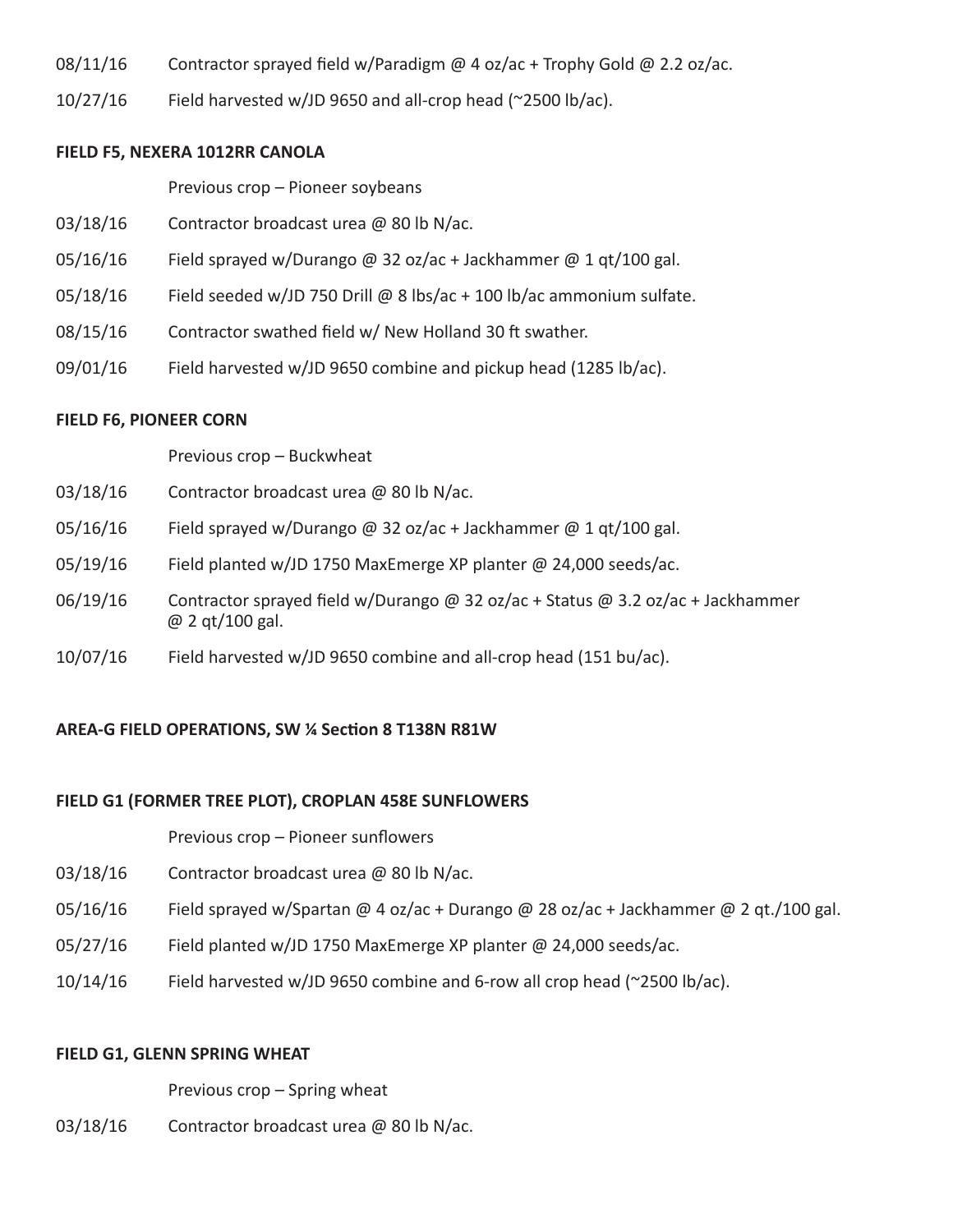- 05/03/16 Contractor sprayed field w/Durango @ 32 oz/ac + Sterling Blue @ 4.5 oz/ac + Downdraft (drift retardant) @ 4.5 oz/ac + Jackhammer @ 2 qt/100 gal.
- $05/13/16$  Field seeded w/Bourgault drill @ 1.3 million seeds/ac + 70 lb/ac 11-52-0.
- 06/06/16 Contractor sprayed w/Perfect Match @ 16 oz/ac + 2,4-D, LV6 @ 8 oz/ac + Propimax EC  $@$  3 oz/ac + Linkage  $@$  1 qt/100 gal.
- 08/25/16 Field harvested w/JD 9650 combine and 35 ft. straight head (43.8 bu/ac).

### **FIELD G2, CROPLAN 458E SUNFLOWERS**

Previous crop – Pioneer corn

- 03/18/16 Contractor broadcast urea  $\omega$  80 lb N/ac.
- 05/16/16 Field sprayed w/Spartan @ 4 oz/ac + Durango @ 32 oz/ac + Jackhammer @ 2 qt./100 gal.
- 05/27/16 Field seeded w/JD 1750 MaxEmerge XP planter @ 24,000 seeds/ac.
- 08/05/16 Contractor sprayed field w/Paradigm  $@$  4 oz/ac + Trophy Gold  $@$  2.2 oz/ac.
- 10/17/16 Field harvested w/JD 9650 and all-crop header (~2500 bu/ac).

### **FIELD G3, GLENN SPRING WHEAT**

 Previous crop – Fallow

- 03/18/16 Contractor broadcast urea  $\omega$  30 lb N/ac.
- 05/03/16 Contractor sprayed field w/Durango @ 32 oz/ac + Sterling Blue @ 4.5 oz/ac + Downdraft (drift retardant) @ 4.5 oz/ac + Jackhammer @ 2 qt/100 gal.
- $05/13/16$  Field seeded w/Bourgault drill @ 1.3 million seeds/ac + 85 lb/ac 11-52-0.
- 06/06/16 Contractor sprayed w/Perfect Match @ 16 oz/ac + 2,4-D, LV6 @ 8 oz/ac + Propimax EC  $@$  3 oz/ac + Linkage  $@$  1 gt/100 gal.
- $08/25/16$  Field harvested w/JD 9650 and 35 ft. straight head (43.8 bu/ac).
- 09/17/16 Contractor sprayed w/Durango @ 32 oz/ac + 2, 4-D LV6 @ 12 oz/ac + Detonate @ 4 oz/ac + Jackhammer @ 2 qt/100 gal.

### **FIELD G4, FALLOW**

 Previous management – Spring wheat

- 05/16/16 Field sprayed w/Durango @ 32 oz/ac + Jackhammer @ 1 qt/100 gal.
- 07/07/16 Contractor sprayed w/Durango @ 32 oz/ac + Jackhammer @ 2 qt/100 gal.
- 09/17/16 Contractor sprayed w/Duarango @ 32 oz/ac + 2, 4-D LV6 @ 12 oz/ac + Detonate @ 4 oz/ac + Jackhammer @ 2 qt/100 gal.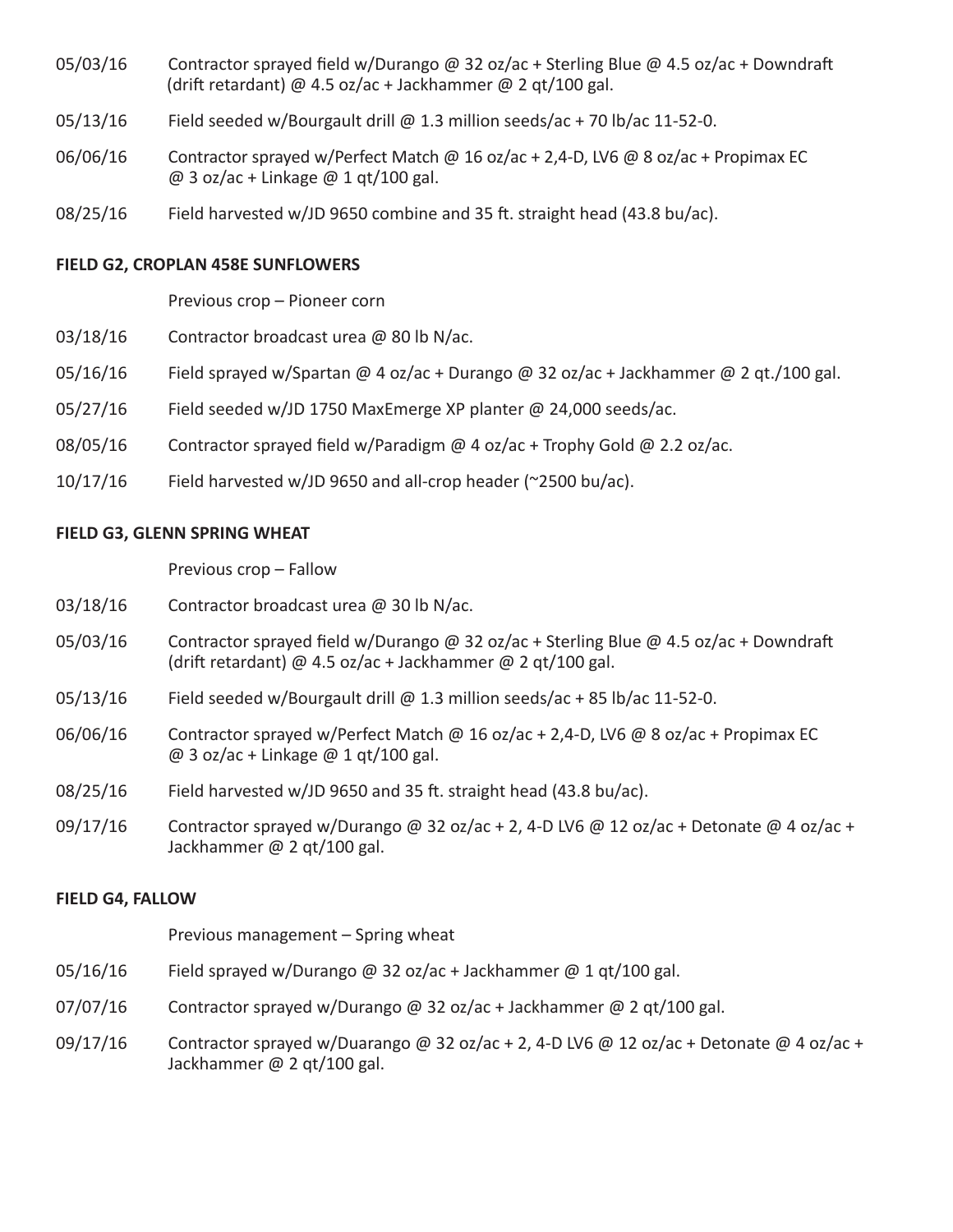## **FIELD H1, VERNAL ALFALFA**

 Previous crop – Alfalfa

- 06/04/16 First cutting done by Northern Lights Dairy (1.08 ton/ac @ 15% moisture).
- $07/14/16$  Second cutting done by Northern Lights Dairy (0.92 ton/ac  $\omega$  15% moisture).
- 08/09/16 Third cutting done by Northern Lights Dairy (0.64 ton/ac @ 15% moisture).

# **FIELD H2, PIONEER SOYBEANS**

Previous crop – Pioneer corn

- 03/18/16 Contractor broadcast urea @ 50 lb urea/ac.
- 05/09/16 Field sprayed w/Cornerstone 5 Plus @ 32 oz/ac + Class Act @ 1 qt/100 gal.
- 05/22/16 Field seeded w/JD 1750 MaxEmerge XP planter @ 180,000 seeds/ac.
- 06/19/16 Contractor sprayed field w/Durango @ 32 oz/ac + Jackhammer @ 1.5 qt/100 gal.
- $09/27/16$  Field harvested w/JD 6620 and 15 ft. flex head (39 bu/ac).

# **FIELD H3 WEST, PIONEER SOYBEANS**

Previous crop – Pioneer corn

- 03/18/16 Contractor broadcast urea @ 50 lb urea/ac.
- 05/16/16 Field sprayed w/Durango @ 32 oz/ac + Jackhammer @ 1 qt/100 gal.
- 05/20/16 Field seeded w/JD 1750 MaxEmerge XP planter @ 180,000 seeds/ac.
- 06/19/16 Contractor sprayed field w/Durango @ 32 oz/ac + Jackhammer @ 1.5 qt/100 gal.
- $10/13/16$  Field harvested w/JD 6620 and 15 ft. flex head (39 bu/ac).

# **FIELD H3 EAST, PIONEER CORN**

# Previous crop – Spring wheat

- 03/18/16 Contractor broadcast urea @ 80 lb N/ac.
- $05/16/16$  Field sprayed w/Durango @ 32 oz/ac + @ 1 qt/100 gal.
- 05/17/16 Field planted w/JD 1750 MaxEmerge XP planter @ 24,000 seeds/ac.
- 06/19/16 Sprayed field w/Durango @ 32 oz/ac + Status @ 3.2 oz/ac + Jackhammer @ 2 qt/100 gal.
- 10/08/16 Field harvested w/JD 9650 and 6-row all crop head (151 bu/ac).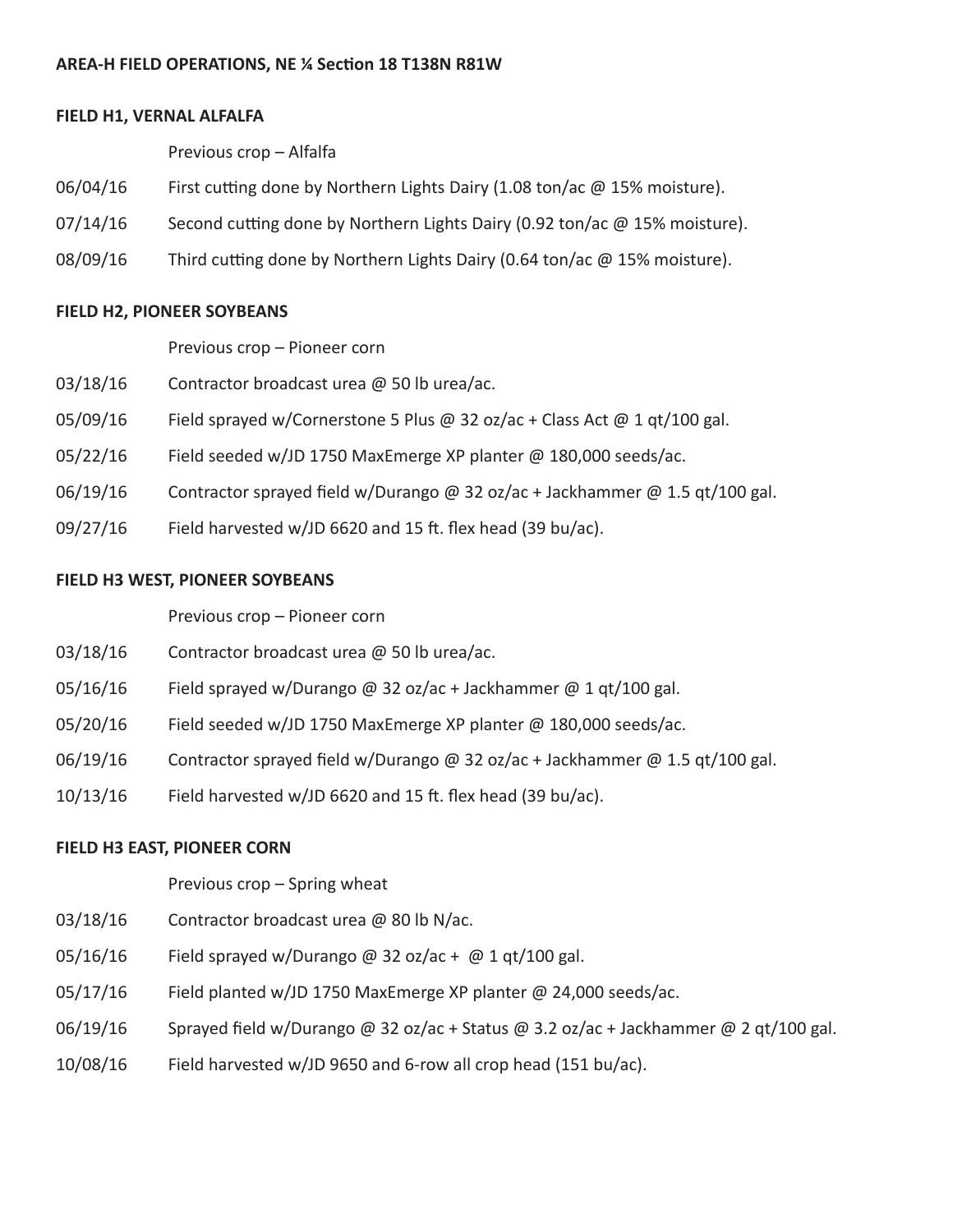## **FIELD H3 SOUTH ("waterhole"), PIONEER CORN**

 Previously – Flooded

 Identical management as above except no fertilizer was applied in anticipation that it might eventually flood (did not happen).

Estimated yield  $-$  ~45 bu/ac.

### **FIELD H4, SOIL QUALITY MANAGEMENT**

 See *'Management Strategies for Soil Quality*' on page 36

### **FIELD H4, PIONEER CORN**

 Previous crop – Dry peas

- 03/18/16 Contractor broadcast urea @ 80 lb N/ac.
- $05/16/16$  Field sprayed w/Durango @ 32 oz/ac + @ 1 qt/100 gal.
- 05/19/16 Field planted w/JD 1750 MaxEmerge XP planter @ 24,000 seeds/ac.
- $06/19/16$  Sprayed field w/Durango @ 32 oz/ac + Status @ 3.2 oz/ac + Jackhammer @ 2 qt/100 gal.
- 10/07/16 Field harvested w/JD 9650 combine and all-crop head (132.5 bu/ac).

### **FIELD H4, GLENN SPRING WHEAT**

Previous crop – Pioneer soybeans

- 03/18/16 Contractor broadcast urea  $\omega$  50 lb N/ac.
- 05/03/16 Contractor sprayed field w/Durango @ 32 oz/ac + Sterling Blue @ 4.5 oz/ac + Downdraft (drift retardant) @ 4.5 oz/ac + Jackhammer @ 2 qt/100 gal.
- $05/10/16$  Field seeded w/Bourgault drill @ 1.3 million seeds/ac + 85 lb/ac 11-52-0.
- 06/06/16 Contractor sprayed w/Perfect Match @ 16 oz/ac + 2,4-D, LV6 @ 8 oz/ac + Propimax EC  $@$  3 oz/ac + Linkage  $@$  1 gt/100 gal.
- $08/19/16$  Field harvested w/JD 9650 and 35 ft straight head (47.5 bu/ac).
- 09/17/16 Contractor sprayed w/Durango @ 32 oz/ac + 2, 4-D LV6 @ 12 oz/ac + Detonate @ 4 oz/ac + Jackhammer @ 2 qt/100 gal.

### **FIELD H4, OVERLAND WINTER WHEAT**

 Previous crop- Spring wheat

- $09/30/15$  Field seeded w/Bourgault drill @ 1.3 million seeds/ac + 70 lb/ac 11-52-0.
- 03/18/16 Contractor broadcast urea  $\omega$  80 lb N/ac.
- 05/15/16 Contractor sprayed w/Gold Sky @ 16 oz/ac + Propimax @ 3 oz/ac + 2,4-D LV6 @ 8 oz/ac.
- 07/14/16 Field swathed w/Versatile 20 ft. swather.
- $07/22/16$  Field harvested w/JD 9650 combine and 35ft. pickup head (73.1 bu/ac).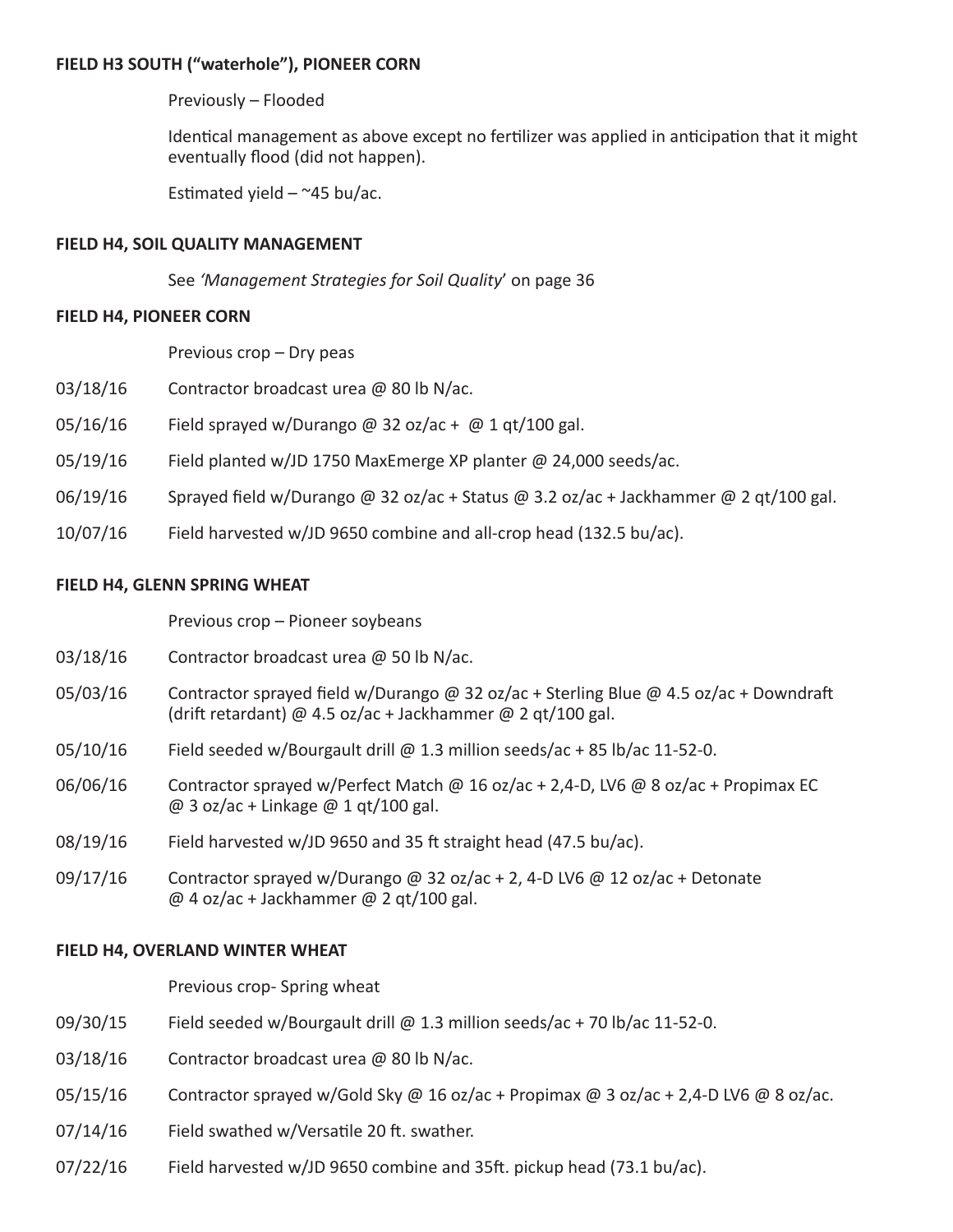- 08/18/16 Contractor sprayed w/Duarango @ 32 oz/ac + 2, 4-D LV6 @ 8 oz/ac + Detonate @ 4 oz/ac + Jackhammer @ 2 qt/100 gal.
- 09/17/16 Contractor sprayed w/Durango @ 32 oz/ac + 2, 4-D LV6 @ 12 oz/ac + Detonate  $@$  4 oz/ac + Jackhammer  $@$  2 qt/100 gal.

### **FIELD H4, NETTE DRY PEAS**

 Previous crop- Winter wheat

- 05/06/16 Field seeded w/JD 750 drill @ 140 lb/ac seed + 50 lb/ac 11-52-0.
- 07/29/16 Contractor desiccated field w/Durango @ 32 oz/ac + Sharpen @ 2 oz/ac + Jackhammer @ 2 qt/100 gal.
- 08/09/16 Field harvested w/JD 6620 w/15 ft flex head (44.2 bu/ac).

## **FIELD H5, GLENN SPRING WHEAT**

 Previous year – Pioneer sunflowers

- 03/18/16 Contractor broadcast urea @ 80 lb N/ac.
- 05/03/16 Contractor sprayed field w/Durango @ 32 oz/ac + Sterling Blue @ 4.5 oz/ac + Downdraft (drift retardant) @ 4.5 oz/ac + Jackhammer @ 2 qt/100 gal.
- 05/09/16 Field seeded w/Bourgault drill  $\varpi$  1.3 million seeds/ac + 85 lb/ac 11-52-0.
- 06/06/16 Contractor sprayed w/Perfect Match  $\omega$  16 oz/ac + 2,4-D, LV6  $\omega$  8 oz/ac + Propimax EC  $\omega$  3 oz/ac + Linkage  $\omega$  1 gt/100 gal.
- 08/17/16 Field harvested w/JD 9650 combine and 35 ft. straight head (49.0 bu/ac).
- 09/17/16 Contractor sprayed w/Durango @ 32 oz/ac + 2, 4-D LV6 @ 12 oz/ac + Detonate @ 4 oz/ac + Jackhammer @ 2 qt/100 gal.

## **AREA-I FIELD OPERATIONS, NE ¼ Section 20 T138N R81W**

 Much of Area I has been designated for the establishment of plots and accompanying larger field as part of a multi-location ARS research project known as the Long-Term Agricultural Research (LTAR) project. In preparation, the entire area was planted to spring wheat to help establish a uniform starting point for this research.

## **FIELD I1, ELGIN ND SPRING WHEAT (Continuous spring wheat 31 yrs).**

 This field will remain as a continuous spring wheat treatment.

 Yield - 56.8 bu/ac

 PREVIOUS FIELD DESIGNATIONS AND CROPS GROWN IN 2015

 Field I2 – SY Soren spring wheat

 Field I3 – Croplan 460E Sunflowers

 Field I4 – Elgin ND Spring wheat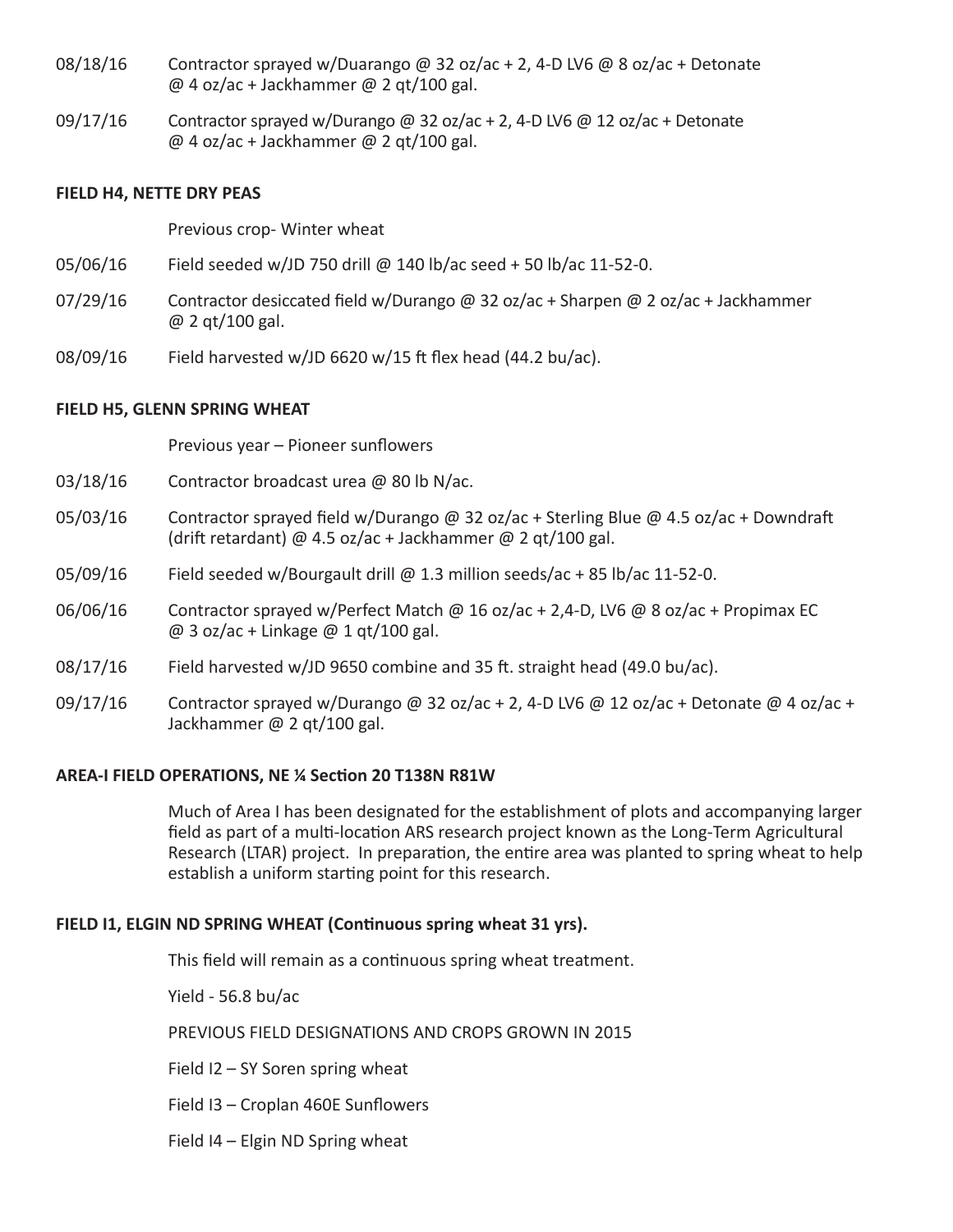09/20/15 Field planted to winter wheat.

 $05/01/16$  Contractor sprayed winter wheat in preparation for LTAR project. Used Durango @ 32 oz/ac + Banvel @ 4 oz/ac + Downdraft @ 4 oz/ac + Jackhammer @ 2 qt/100 gal.

### **Field I5 – Overland Winter wheat**

### **Field I6 – Croplan 460E Sunflowers**

 Yield measurement specific to this field was 31.5 bu/ac.

### **Field I7, Elgin ND Spring wheat**

Avg yield (I2 through  $|7) - 31.5$  to 48 bu/ac

### **Current year's management on Area I**

- 03/18/16 Contractor broadcast urea @ 80 lb N/ac.
- 05/03/16 Contractor sprayed field w/Durango @ 32 oz/ac + Sterling Blue @ 4.5 oz/ac + Downdraft (drift retardant) @ 4.5 oz/ac + Jackhammer @ 2 qt/100 gal.
- 05/06/16 Field seeded w/Bourgault drill  $\omega$  1.3 million seeds/ac + 80 lb/ac 11-52-0.
- 06/06/16 Contractor sprayed w/Perfect Match @ 16 oz/ac + 2,4-D, LV6 @ 8 oz/ac + Propimax EC  $@$  3 oz/ac + Linkage  $@$  1 qt/100 gal.
- $08/24/16$  Field harvested w/JD 9650 w/35 ft straight head (avg. yield 40 to 48 bu/ac).
- 09/17/16 Contractor sprayed w/Durango @ 32 oz/ac + 2, 4-D LV6 @ 12 oz/ac + Detonate @ 4 oz/ac + Jackhammer @ 2 qt/100 gal.